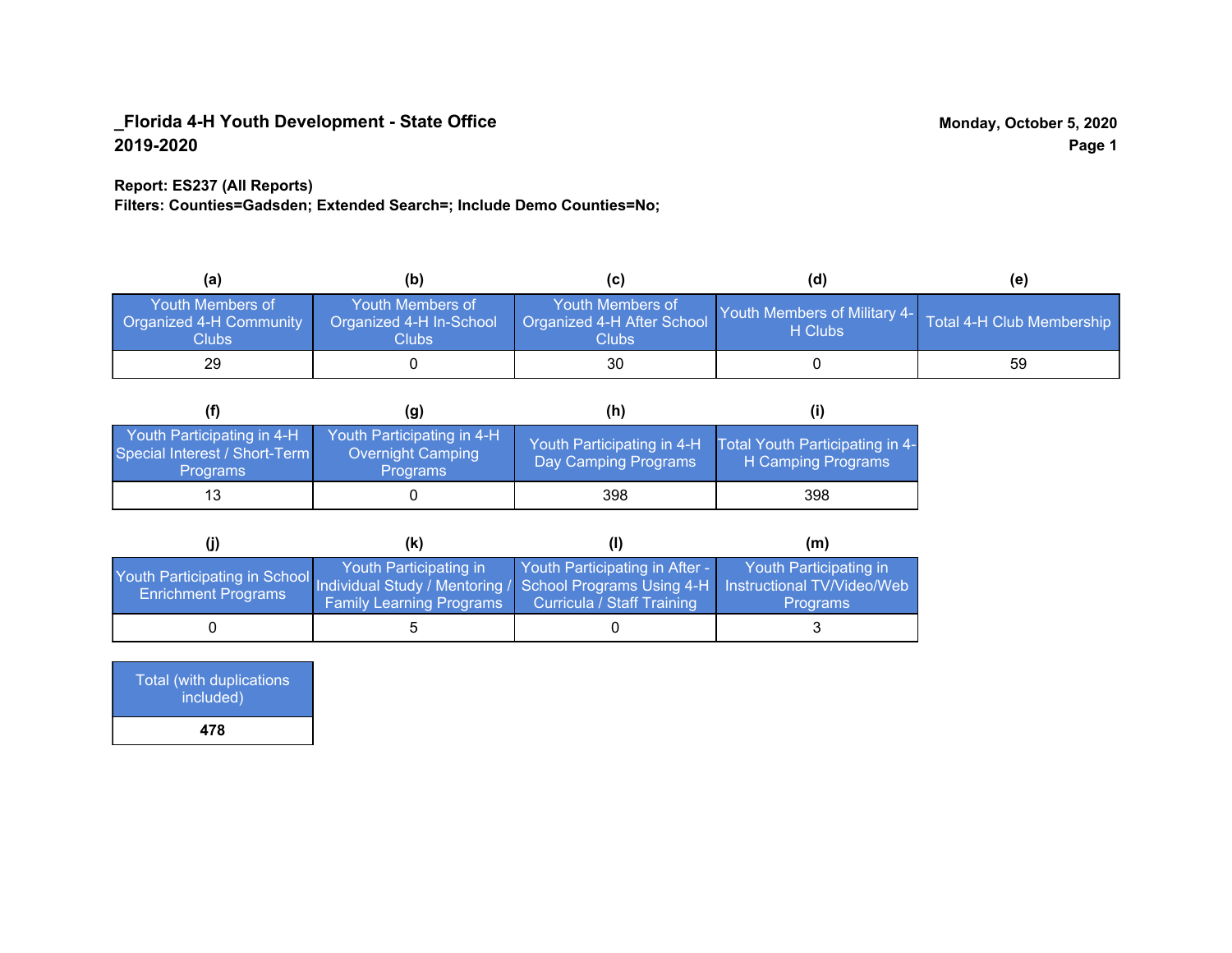**Report: ES237 (All Reports)**

**Filters: Counties=Gadsden; Extended Search=; Include Demo Counties=No;**

## **School Grade (duplications eliminated)**

| Kinder | 1st | 2nd | Brd | 4th | 5th | 6th | 7th | 8th | 9th | 10th | $\vert$ 11th | $\sqrt{12th}$ | Post HS Not in School Special | Total |
|--------|-----|-----|-----|-----|-----|-----|-----|-----|-----|------|--------------|---------------|-------------------------------|-------|
|        | 39  | 02  | 103 | 83  | 83  | 20  |     |     |     |      |              |               |                               | 453   |

# **Gender of 4-H Youth Participants (duplications eliminated)**

| Male | 'Female, | Total |
|------|----------|-------|
| 198  | 255      | 453   |

# **Place of Residence of 4-H Youth Participants (duplications eliminated)**

| ∣ Farm | Towns of under 10,000 and<br>rural non-farm | Towns and cities (10,000-<br>50,000), and their suburbs | Suburbs of cities of over<br>50,000 | Central cities of over 50,000 | Total |
|--------|---------------------------------------------|---------------------------------------------------------|-------------------------------------|-------------------------------|-------|
|        | 36                                          | 408                                                     |                                     |                               | 453   |

## **Total 4-H Youth Participants (duplications eliminated)**

**Total** 

**<sup>453</sup> Note: The four totals on this page should all match.**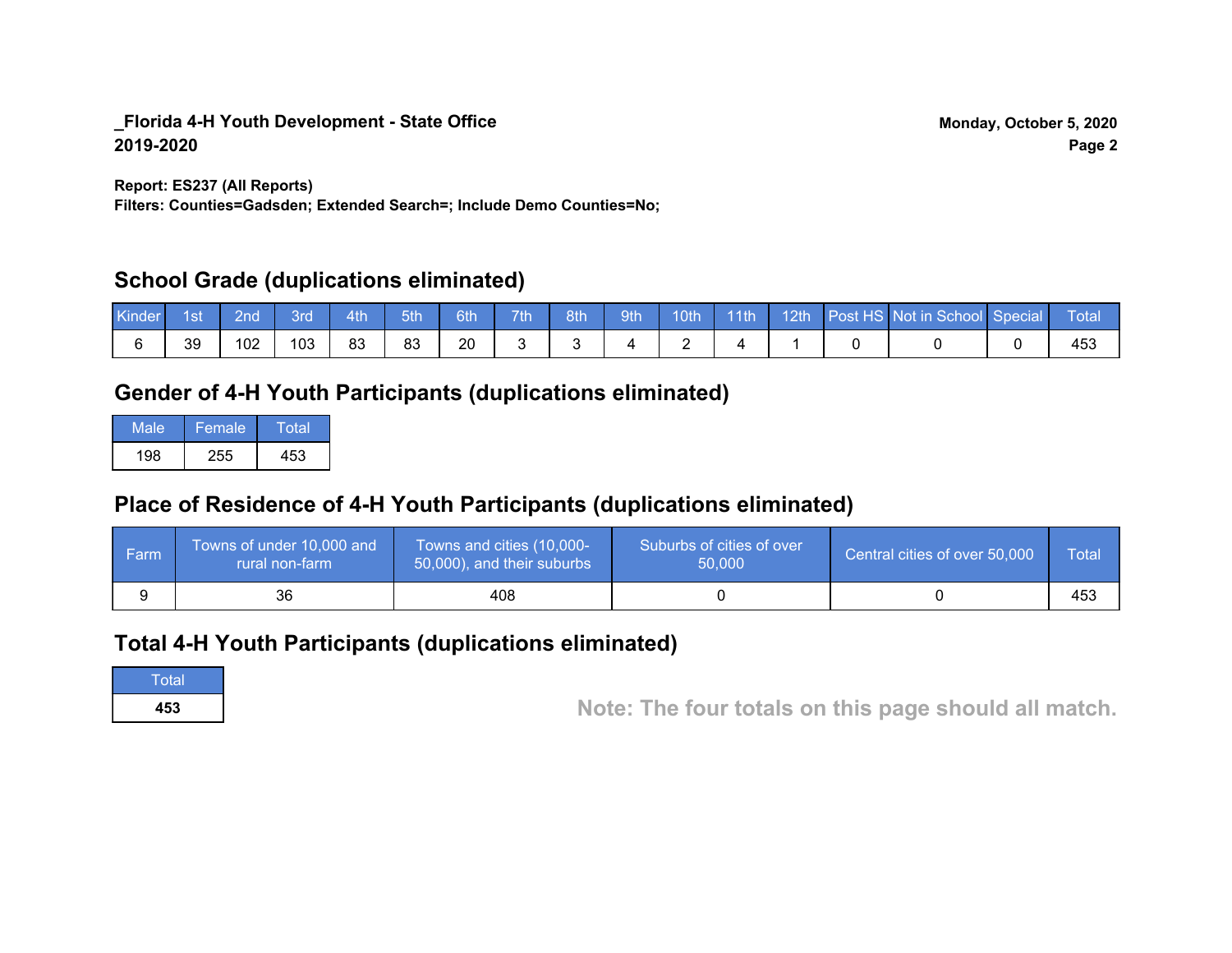**Report: ES237 (All Reports)**

**Filters: Counties=Gadsden; Extended Search=; Include Demo Counties=No;**

| <b>ETHNICITY</b>          | <b>TOTAL YOUTH</b> |
|---------------------------|--------------------|
| <b>Hispanic or Latino</b> | 3                  |
| Not Hispanic or Latino    | 450                |

Directions: Type in the appropriate numbers for your project. Ethnicity is separate from race. YOu should indicate an ethnicity category for each participant and all racial categories that apply to each participant (i.e. a participant of more than one race would be recorded in each applicable racial category). Ideally, your total participants should equal the total of numbers in your ethicity section. Totals of racial categories will be equal to or greater than your total participants if they all report racial information.

4-H Youth Participants: Any youth taking part in programs provided as a result of action by extension personnel (professional. Paraprofessional. And volunteer). This includes youth participation in programs conducted through 1862, 1890, and 1994 land-grant universities, EFNEP, urban gardening, and other programs that may not actually use the 4-H name and emblem with participants.

| <b>RACE</b>                               | <b>TOTAL YOUTH</b> |
|-------------------------------------------|--------------------|
| American Indian or Alaskan Native         | 3                  |
| Asian                                     | 7                  |
| <b>Black or African American</b>          | 61                 |
| Native Hawaiian or other Pacific Islander | 0                  |
| White                                     | 174                |
| Youth Indicating More Than One Race       | 207                |
| <b>Undetermined</b>                       | 1                  |

**Page 3**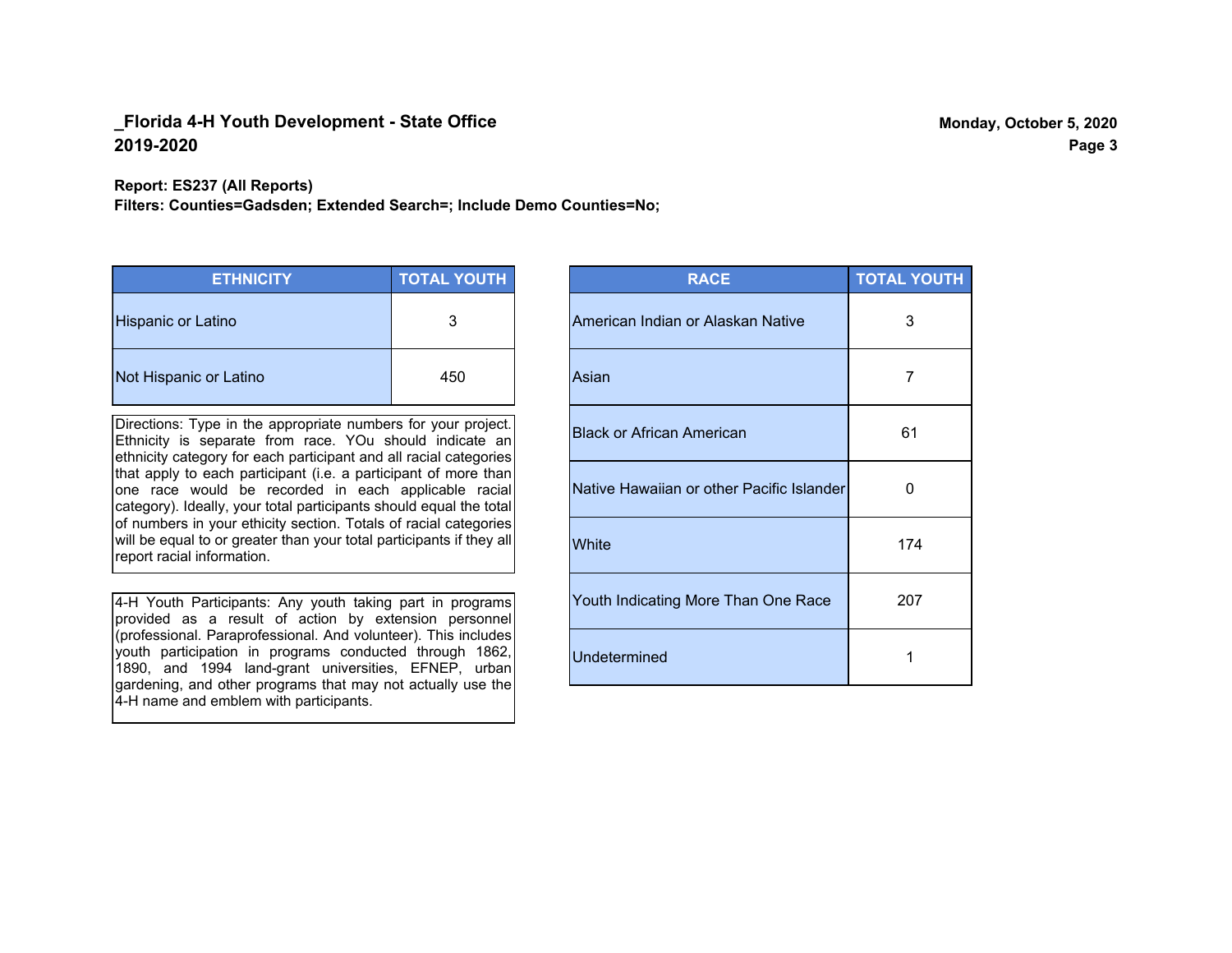**Report: ES237 (All Reports)**

**Filters: Counties=Gadsden; Extended Search=; Include Demo Counties=No;**

| Total Number of<br><b>Adult Volunteers</b> | <b>Total Number of</b><br>Youth Volunteers | Total |
|--------------------------------------------|--------------------------------------------|-------|
|                                            |                                            |       |

Adult Volunteer: Unpaid support for the 4-H program by an individual beyond high school age.

Youth Volunteer: Unpaid support for the 4-H program by a person who has not yet graduated from high school.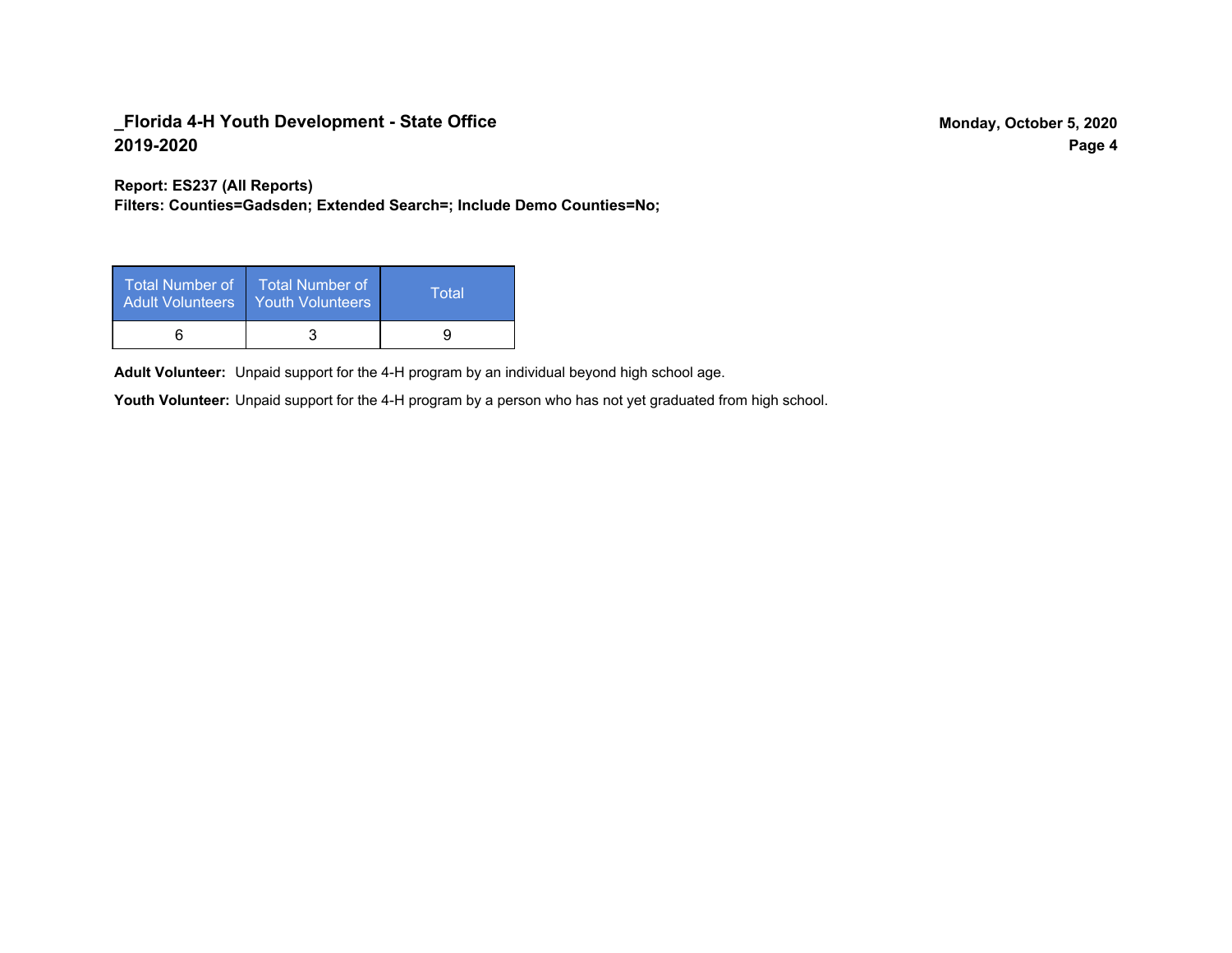#### **Filters: Counties=Gadsden; Extended Search=; Include Demo Counties=No; Report: ES237 (All Reports)**

| Ag in the Classroom                              |      |
|--------------------------------------------------|------|
| : Agriculture Awareness                          | 0    |
| _School Enrichment - Agriculture Awareness       | 0    |
| School Enrichment - Pizza Garden                 | 0    |
|                                                  | 0    |
| <b>Animals</b>                                   |      |
| (4-H Cloverbuds- ANIMALS & PETS)-retired project | 0    |
| (CAGED BIRDS) Retired Project                    | 0    |
| (GOATS) Retired Project                          | 0    |
| (GOATS-Pygmy) Retired Project                    | 0    |
| (HORSE -Advanced Horsemanship) Retired Project   | 0    |
| (HORSE-Horsemanship Science) Retired Project     | 0    |
| (LLAMAS AND ALPACAS)-retired project             | 0    |
| (POCKET PETS) Retired Project                    | 0    |
| <b>ANIMAL SCIENCES</b>                           | 398  |
| <b>BEEF</b>                                      | 8    |
| <b>CATS</b>                                      | 0    |
| <b>DAIRY CATTLE</b>                              | 0    |
| <b>DOGS</b>                                      | 0    |
| GOATS (Dairy)                                    | 0    |
| GOATS (Meat)                                     | 0    |
| <b>HORSE</b>                                     | 0    |
| HORSE (Horseless Horse)                          | 0    |
| <b>PETS</b>                                      | 0    |
| <b>POULTRY</b>                                   | 401  |
| <b>RABBITS</b>                                   | 400  |
| <b>SHEEP</b>                                     | 0    |
| <b>SWINE</b>                                     | 8    |
|                                                  | 1215 |

| <b>Biological Sciences</b>                            |          |
|-------------------------------------------------------|----------|
| (4-H Cloverbuds-SCIENCE & TECHNOLOGY) Retired Project | $\Omega$ |
| (Marine/Aquatic-AQUARIUMS) Retired Project            | 0        |
| (Marine/Aquatic- WETLANDS) Retired Project            | $\Omega$ |
| (Sciences-WINGS) Retired Project                      | $\Omega$ |
| (Wildlife - Bats) Retired Project                     | $\Omega$ |
| (Wildlife - Butterflies- WINGS) Retired Project       | $\Omega$ |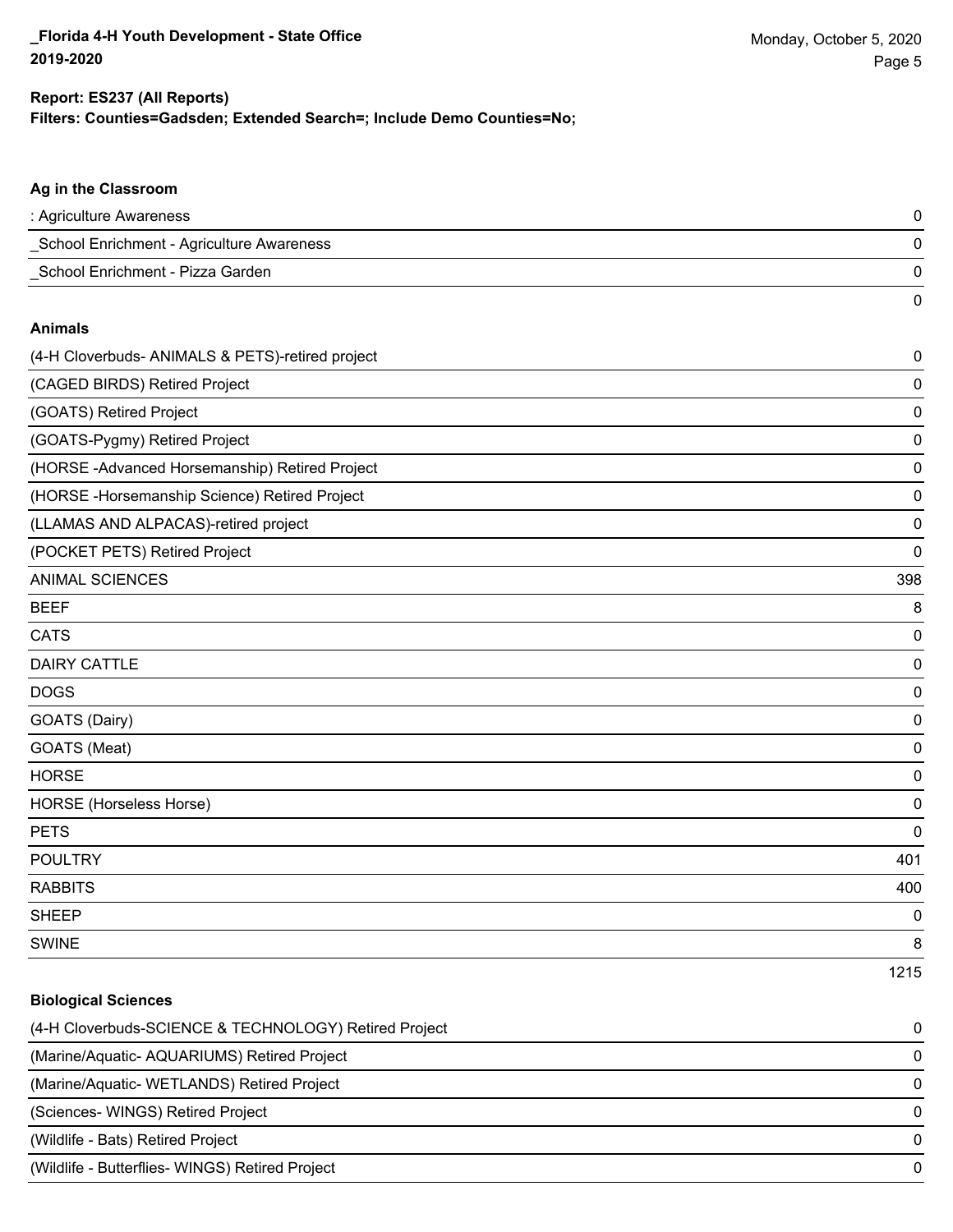#### **Report: ES237 (All Reports)**

**Filters: Counties=Gadsden; Extended Search=; Include Demo Counties=No;**

| (Wildlife- BLUEBIRDS) Retired Project                      | 0           |
|------------------------------------------------------------|-------------|
| : ABCs of ENTOMOLOGY                                       | 0           |
| : Entomology-Apiary/Beekeeping                             | 0           |
| : Meat Sciences                                            | 0           |
| : Natural Sciences                                         | 0           |
| School Enrichment - Embryology                             | 0           |
| School Enrichment- Natural Sciences                        | 0           |
| INSECTS (ENTOMOLOGY)                                       | 0           |
| MARINE SCIENCE AND AQUATIC SCIENCES                        | 0           |
| <b>SCIENCE DISCOVERY</b>                                   | 7           |
| <b>VETERINARY SCIENCE</b>                                  | 0           |
|                                                            | 7           |
| <b>Civic Engagement</b>                                    |             |
| (4-H Cloverbuds- CITIZENSHIP)-retired project              | 0           |
| (Citizenship-INTERGENERATIONAL) Retired Project            | 0           |
| <b>CITIZENSHIP</b>                                         | 0           |
| CITIZENSHIP-COMMUNITY SERVICE                              | 15          |
| CULTURAL AND GLOBAL EDUCATION                              | 0           |
|                                                            | 15          |
| <b>Communications and Expressive Arts</b>                  |             |
| (4-H Cloverbuds- COMMUNICATIONS) Retired Project           | 0           |
| (4-H Cloverbuds- VISUAL-LEISURE ARTS) Retired Project      | 0           |
| (FILMMAKING) Retired Project                               | 0           |
| (LEISURE ARTS- Arts & Crafts) Retired Project              | 0           |
| (Leisure Arts- COLLECTIBLES) Retired Project               | $\mathbf 0$ |
| (PHOTOGRAPHY) Retired Project                              | 0           |
| (PUBLIC SPEAKING) Retired Project                          | 0           |
| (VISUAL ARTS) Retired Project                              | 0           |
| _School Enrichment - 4-H Tropicana Public Speaking Program | 0           |
| <b>COMMUNICATIONS AND PUBLIC SPEAKING</b>                  | 0           |
| <b>EXPRESSIVE ARTS</b>                                     | 1           |
| <b>VISUAL ARTS</b>                                         | 0           |
| <b>Community / Volunteer Service</b>                       | 1           |

(Citizenship-PUBLIC ADVENTURES) Retired Project 0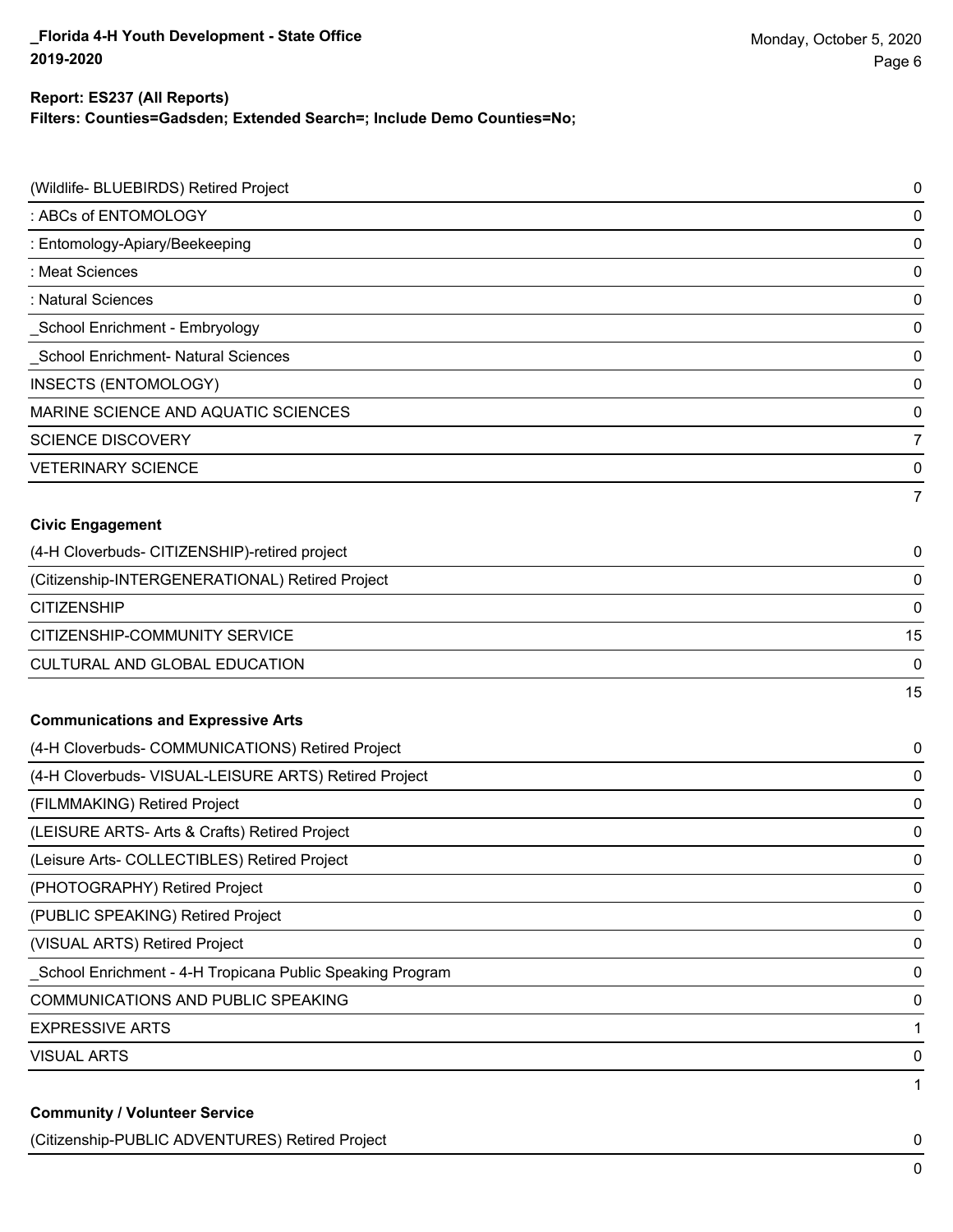**Consumer and Family Science**

#### **Filters: Counties=Gadsden; Extended Search=; Include Demo Counties=No; Report: ES237 (All Reports)**

| (4-H Cloverbuds- CLOTHING) Retired project                   | 0  |
|--------------------------------------------------------------|----|
| (CHILD DEVELOPMENT Babysitting) Retired Project              | 0  |
| (Clothing - SELECTION) Retired Project                       | 0  |
| (Clothing - SEWING) Retired Project                          | 0  |
| (Clothing-Sewing- QUILTING) Retired Project                  | 0  |
| (CONSUMER EDUCATION AND SHOPPING) Retired Project            | 0  |
| (Human Development - Talking with TJ) Retired Project        | 0  |
| (HUMAN DEVELOPMENT) Retired Project                          | 0  |
| (Human Development-CHOICES) Retired Project                  | 0  |
| (Money Management - FINANCIAL CHAMPIONS) Retired Project     | 0  |
| : Consumer Choices Event                                     | 0  |
| 4-H CLOVERBUDS                                               | 17 |
| Animal Science- ALL ABOUT ANIMALS                            | 0  |
| Animal Sciences- LIVESTOCK JUDGING                           | 0  |
| Animals-PETS/SMALL ANIMALS                                   | 0  |
| CHILD DEVELOPMENT & CHILD CARE                               | 0  |
| Citizenship-SERVICE LEARNING                                 | 0  |
| <b>CLOTHING &amp; SEWING</b>                                 | 0  |
| <b>Exploring Farm Animals</b>                                | 0  |
| Hog-n-Ham Project                                            | 0  |
| Marine Science                                               | 0  |
| <b>MONEY MANAGEMENT</b>                                      | 0  |
| Performing Arts-DANCE/MOVEMENT                               | 0  |
| Pet Pals                                                     | 0  |
| Plant Pals, K-3 (5-8 yrs)                                    | 0  |
| test                                                         | 0  |
| Wildlife - Birds                                             | 0  |
|                                                              | 17 |
| <b>Environmental Education / Earth Sciences</b>              |    |
| (4-H Cloverbuds- ENVIRONMENT-Earth Sciences) Retired Project | 0  |
| : Recycling                                                  | 0  |
| : Water Education                                            | 0  |
| School Enrichment - Project Learning Tree                    | 0  |
| School Enrichment- Environmental Sciences                    | 0  |
| <b>EARTH SCIENCES</b>                                        | 0  |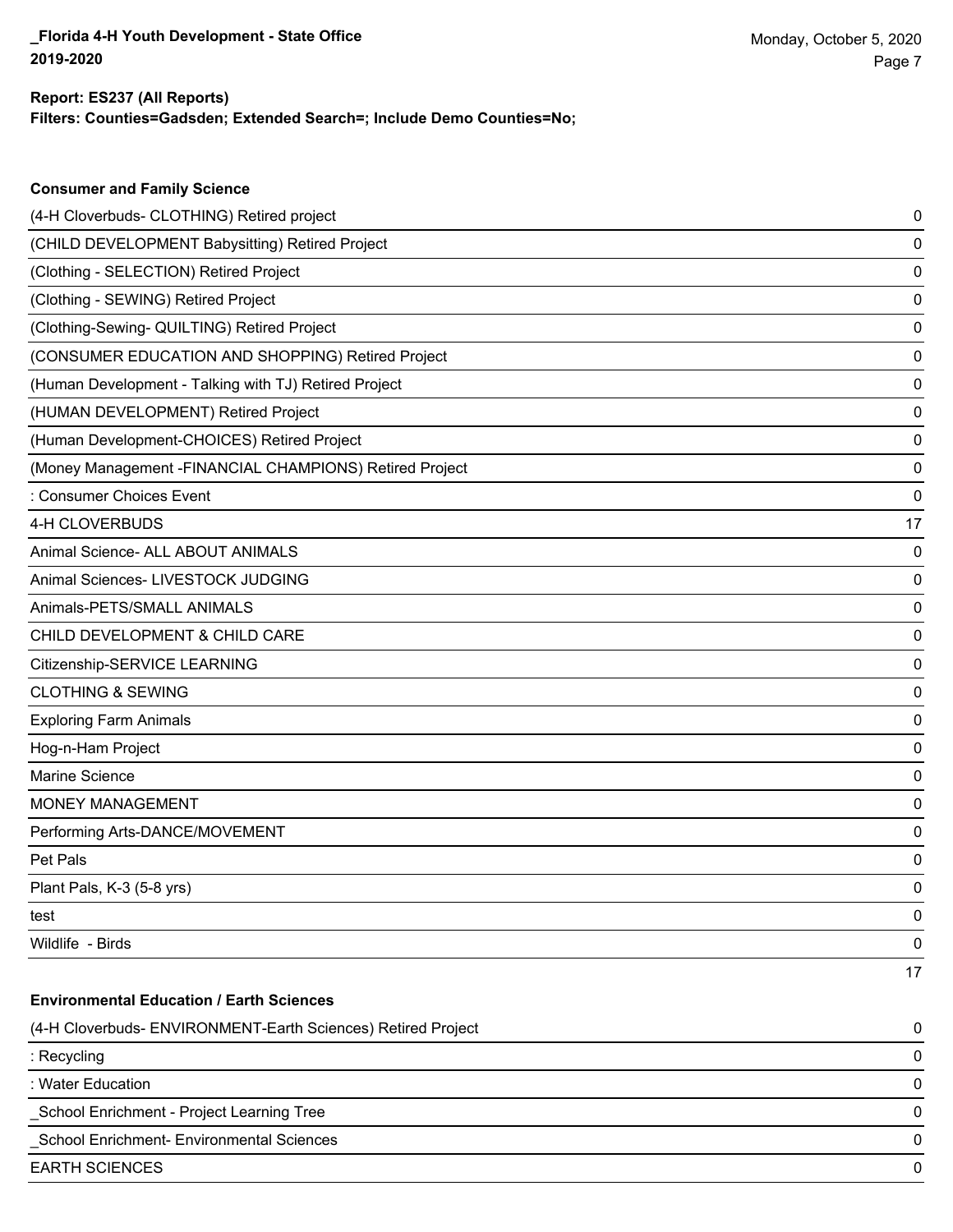**Filters: Counties=Gadsden; Extended Search=; Include Demo Counties=No;**

| <b>ENERGY</b>                  | 0           |
|--------------------------------|-------------|
| <b>ENVIRONMENTAL SCIENCES</b>  | 0           |
| <b>FORESTRY</b>                | 0           |
| <b>OUTDOOR EDUCATION</b>       | 0           |
| SOIL AND WATER SCIENCES        | 0           |
| <b>SPORTFISHING</b>            | 0           |
| SS - SHOOTING SPORTS           | 0           |
| <b>SS-ARCHERY</b>              | 0           |
| SS-HUNTING 10y/o               | 0           |
| SS-MUZZLELOADING 12y/o         | 0           |
| SS-RIFLE, AIR                  | $\mathbf 0$ |
| SS- RIFLE, SMALL BORE          | 0           |
| SS-SHOTGUN 10y/o               | 0           |
| <b>WILDLIFE &amp; HABITATS</b> | $\mathbf 0$ |
| <b>Foods and Nutrition</b>     | 0           |

| (4-H Cloverbuds- FOODS & NUTRITION) Retired Project   | 0 |
|-------------------------------------------------------|---|
| (Food - SPORTS NUTRITION) Retired Project             | 0 |
| (FOOD AND FOOD PRESERVATION SCIENCES) Retired Project | 0 |
| (FOOD PREP AND COOKING) Retired Project               | 0 |
| (Food Prep- BREADS & BREADMAKING) Retired Project     | 0 |
| (Food Prep-DAIRY FOODS) Retired Project               | 0 |
| (Food Prep- MICROWAVE MAGIC) Retired Project          | 0 |
| (Food Science-FOOD PRESERVATION) Retired Project      | 0 |
| School Enrichment - Up for the Challenge              | 0 |
| School Enrichment - YUM                               | 0 |
| <b>School Enrichment - YUMMEE</b>                     | 0 |
| <b>School Enrichment- Nutrition</b>                   | 0 |
| <b>FOOD &amp; NUTRITION</b>                           | 3 |
|                                                       | 3 |

#### **Health**

| (Health- HEALTH ROCKS) Retired Project      |   |
|---------------------------------------------|---|
| (HEALTH: PHYSICAL ACTIVITY) Retired Project | 0 |
| : Healthy Living                            | 0 |
| PERSONAL WELL BEING                         |   |
|                                             |   |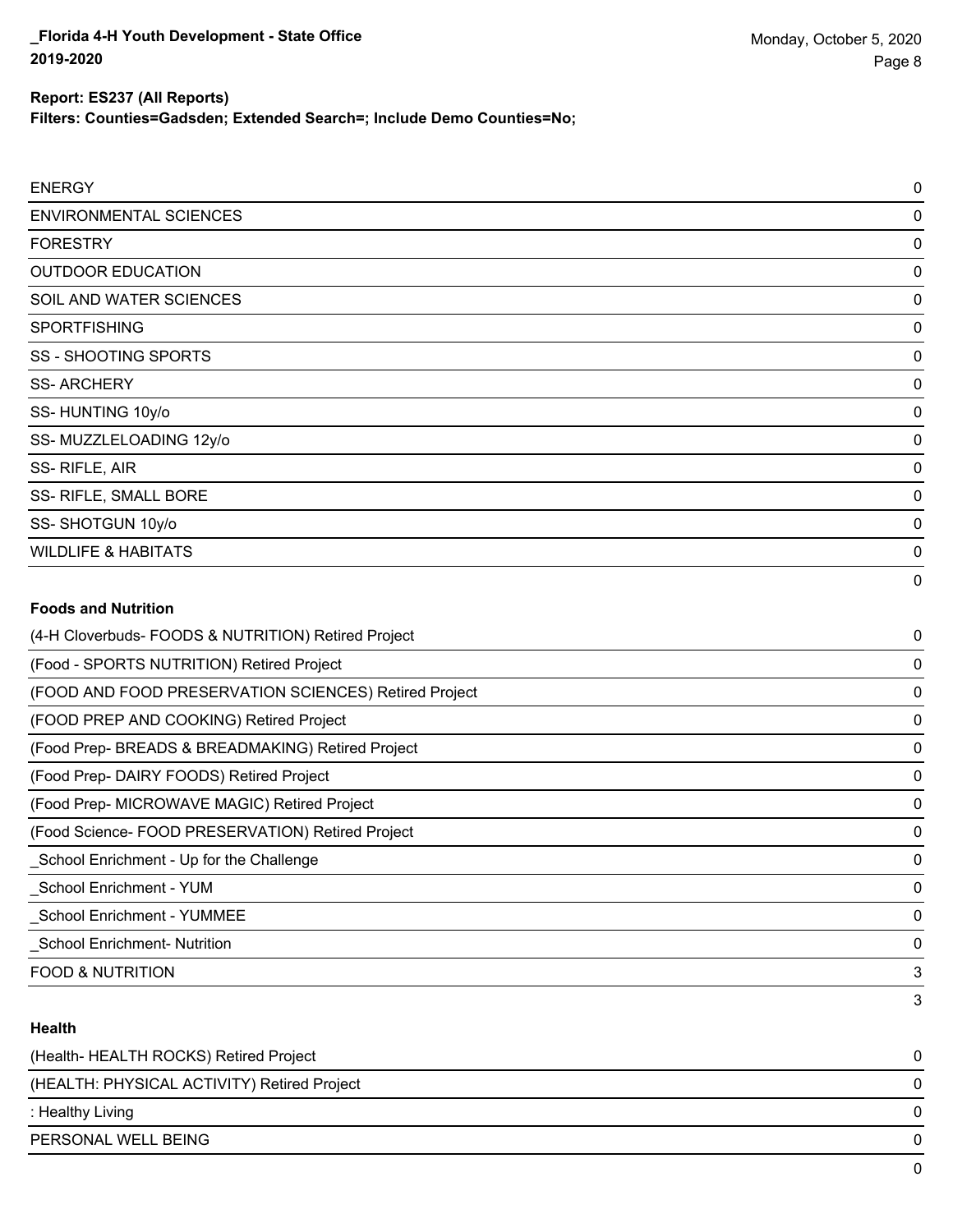#### **Report: ES237 (All Reports)**

**Filters: Counties=Gadsden; Extended Search=; Include Demo Counties=No;**

| <b>Leadership and Personal Development</b>                 |   |
|------------------------------------------------------------|---|
| (4-H Cloverbuds- LEADERSHIP) Retired Project               | 0 |
| (4-H Cloverbuds DISCOVERY Projects) Retired Project        | 0 |
| (Home Environment- CHANGING SPACES) Retired Project        | 0 |
| (Plant Sciences - Mowing for Money) Retired Project        | 0 |
| (Workforce Prep- CAREER DEVELOPMENT) Retired Project       | 0 |
| (Workforce Prep- ENTREPRENEURSHIP) Retired Project         | 0 |
| : Character Education                                      | 0 |
| : Personal Development                                     | 0 |
| <b>EXPLORING 4-H</b>                                       | 4 |
| LEADERSHIP DEVELOPMENT                                     | 2 |
| <b>WORKPLACE PREPARATION</b>                               | 0 |
|                                                            | 6 |
| <b>Personal Safety</b>                                     |   |
| (Health and Safety- ATV SAFETY) Retired Project            | 0 |
| (Health- EMERGENCY PREPARDNESS) Retired Project            | 0 |
| <b>ATV SAFETY</b>                                          | 0 |
| <b>SAFETY</b>                                              | 0 |
|                                                            | 0 |
| <b>Physical Sciences</b>                                   |   |
| (ASTRONOMY) Retired Project                                | 0 |
| : Weather and Climate                                      | 0 |
| <b>AEROSPACE</b>                                           | 0 |
|                                                            | 0 |
| <b>Plant Science</b>                                       |   |
| (4-H Cloverbuds- PLANT SCIENCES-Gardening) Retired Project | 0 |
| (GROWING CITRUS) Retired Project                           | 0 |
| (Plant Sciences-GARDENING) Retired Project                 | 0 |
| (Plants - Gardening - FLOWERS) Retired Project             | 0 |

(Plants -Gardening- VEGETABLES) Retired Project 0

(Plants -Gardening-CONTAINER GARDENING) Retired Project 1

\_School Enrichment- Gardening and Plants 0

GARDENING AND PLANTS 18

GARDENING AND PLANTS: JR MASTER GARDENER 0